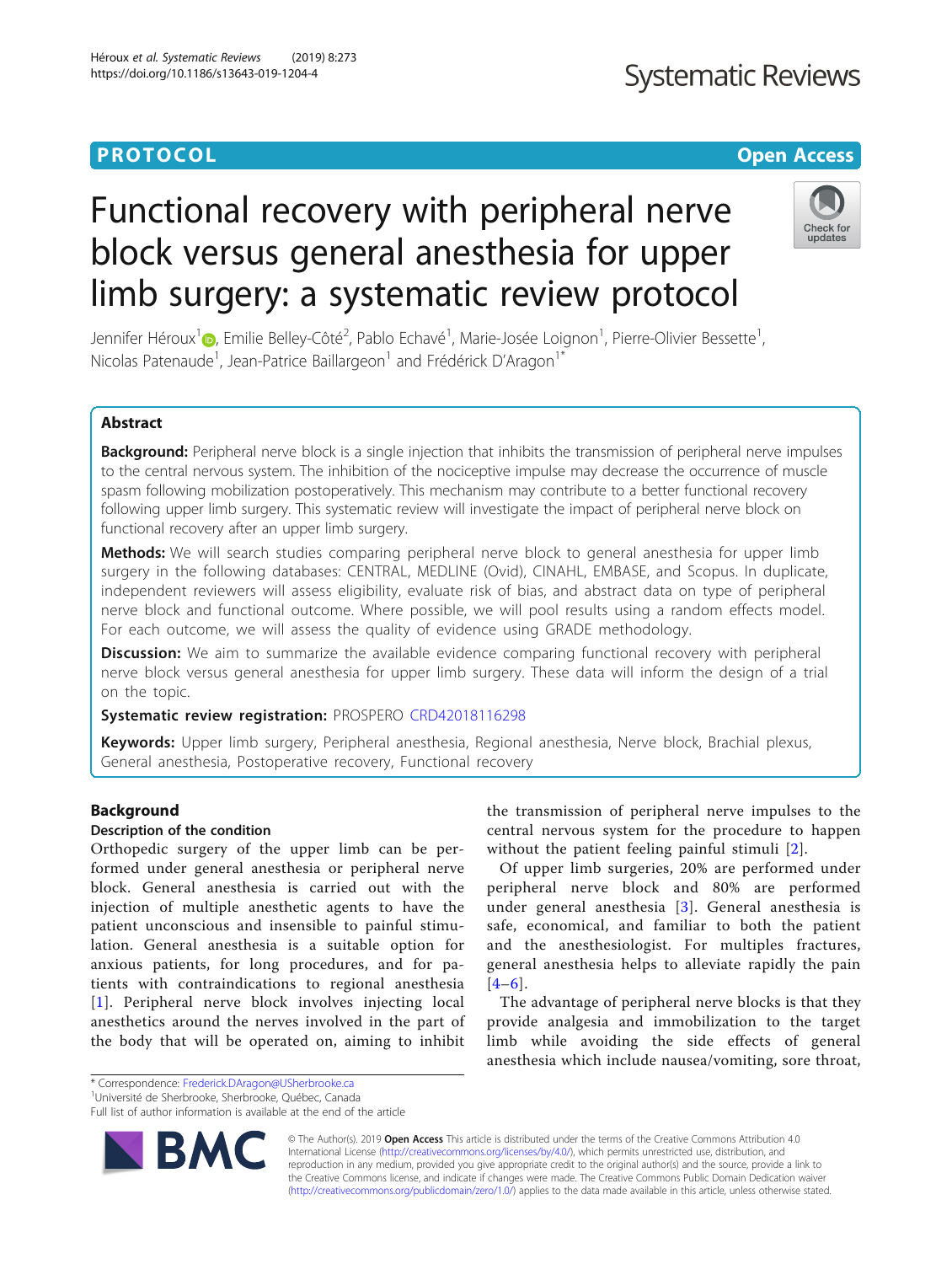fatigue, and prolonged hospital stay. For elderly patient, it decreases the incidence of post-operative delirium. In case of severe trauma, vasoplegia from the sympathetic blockage can optimize blood flow and improve surgical outcome [[7](#page-6-0)]. Furthermore, the inhibition of the nociceptive impulse, responsible for muscle spasm following mobilization postoperatively, is hypothesized to improve pain relief and recovery for the procedure following peripheral nerve block. In fact, peripheral nerve blocks are associated with improved analgesia on the day of the surgery with a longer time to first opioid consumption (regional anesthesia (RA) 97.6 ± 50.2 min; general anesthesia (GA),  $29.9 \pm 22.8$  min;  $P \lt \sqrt{ }$ 0.001), reduced dose of opioid (RA,  $7.3 \pm 15.2$  mg of oral morphine equivalent; GA,  $22.8 \pm 18.1$  mg;  $P < 0.01$ ), and shorter hospital stay (RA, 100.4 ± 45.6 min; GA,142.6 ± 49 min;  $P < 0.001$  [\[8\]](#page-6-0).

The functional recovery, following an orthopedic surgery, is an important part of the success of the surgery. The World Health Organization (WHO) defines a disability as "a multidimensional concept related to the dynamic interaction between body functions and structures, activity limitations, and participation restrictions alongside environmental and personal factors" [[9\]](#page-6-0). Functional recovery is a broad outcome with no specific definition: it may vary from the ability to return to work or normal activities following the surgery to a complex scoring tool including range of motion, pain, and ability to perform daily activities [[10\]](#page-6-0).

In the literature, there are approximatively 144 instruments or psychometric evaluations to evaluate functional recovery for surgery of the upper limb: 47% are patient reported and 53% are clinician based. Patient-reported outcome measurement is an important part of the functional recovery. There is a disparity following upper limb surgery between the biomedical evaluation by the surgical team, which includes the range of motion following a surgery or the fracture union in case of trauma, and the biopsychosocial aspect of the recovery. Emotion, social or financial status, secondary gain, or pain have shown to have more influence on the persistence of the disabilities and functional recovery than the type of surgery or fracture [[9\]](#page-6-0).

Randomized controlled trials published comparing peripheral nerve block to general anesthesia on functional recovery after upper limb surgery have reported contradictory results that do not inform clinicians, patients, and health administrators about optimal practice. A systematic review evaluating the most performed peripheral nerve blocks in regional anesthesia concluded that peripheral nerve blocks provided better anesthesia as assessed with pain scores and opioid consumption. This review included less information on functional recovery following surgery with only one randomized controlled trial reporting on this outcome with the supraclavicular approach  $[11]$ . While a gap exists between the scarce available data for upper limb surgery, studies evaluating functional recovery after knee surgery favor peripheral nerve block anesthesia [\[12\]](#page-6-0). If regional anesthesia improved functional outcomes, it would lead to its wider adoption in clinical practice and a greater emphasis on regional anesthesia in training. On the other hand, if it does not impact functional outcomes, its use may decrease as it increases anesthesia set up time [[12](#page-6-0)–[14\]](#page-6-0).

## Description of the intervention

Local anesthetics inhibit the action of the voltagegated sodium channels by interacting with specific receptors in the inner vestibule of the sodium channel, thus preventing depolarization. This inhibition blocks conduction and prevents the nerve influx from propagating. In clinical practice, according to the type of fiber and the concentration of local anesthetic, blockade progresses from the autonomic nervous system to sensory anesthesia and finally skeletal muscle paralysis [[2\]](#page-6-0).

There are four approaches to block the brachial plexus for upper limb surgery: interscalene, supraclavicular, infraclavicular, and axillary. The interscalene block is used mainly for shoulder surgery. The supraclavicular, infraclavicular, and axillary blocks are indicated for surgery of the hand or arm. The approaches are named after the adjacent structures when performing the block [[15\]](#page-6-0).

#### How the intervention might work

We hypothesize that (1) early postsurgical mobilization is associated, in the short and long term, with improved range of motion and functional recovery and (2) peripheral nerve blockage, compared to general anesthesia alone, favors early mobilization through better pain control [[12\]](#page-6-0).

In addition, peripheral nerve blocks are thought to have anti-inflammatory effects. By blocking C-fiber activation and reducing cytokine production, they may reduce tissue inflammation and the associated pain. As cytokines are responsible for the development of postoperative hyperalgesia, reducing their production may decrease postoperative hyperalgesia. By blocking sympathetic nerve activity, peripheral nerve blocks may also diminish inflammation [[12](#page-6-0)].

# Why is it important to conduct this review?

In 2004, McCartney et al. conducted the first randomized trial comparing axillary brachial plexus block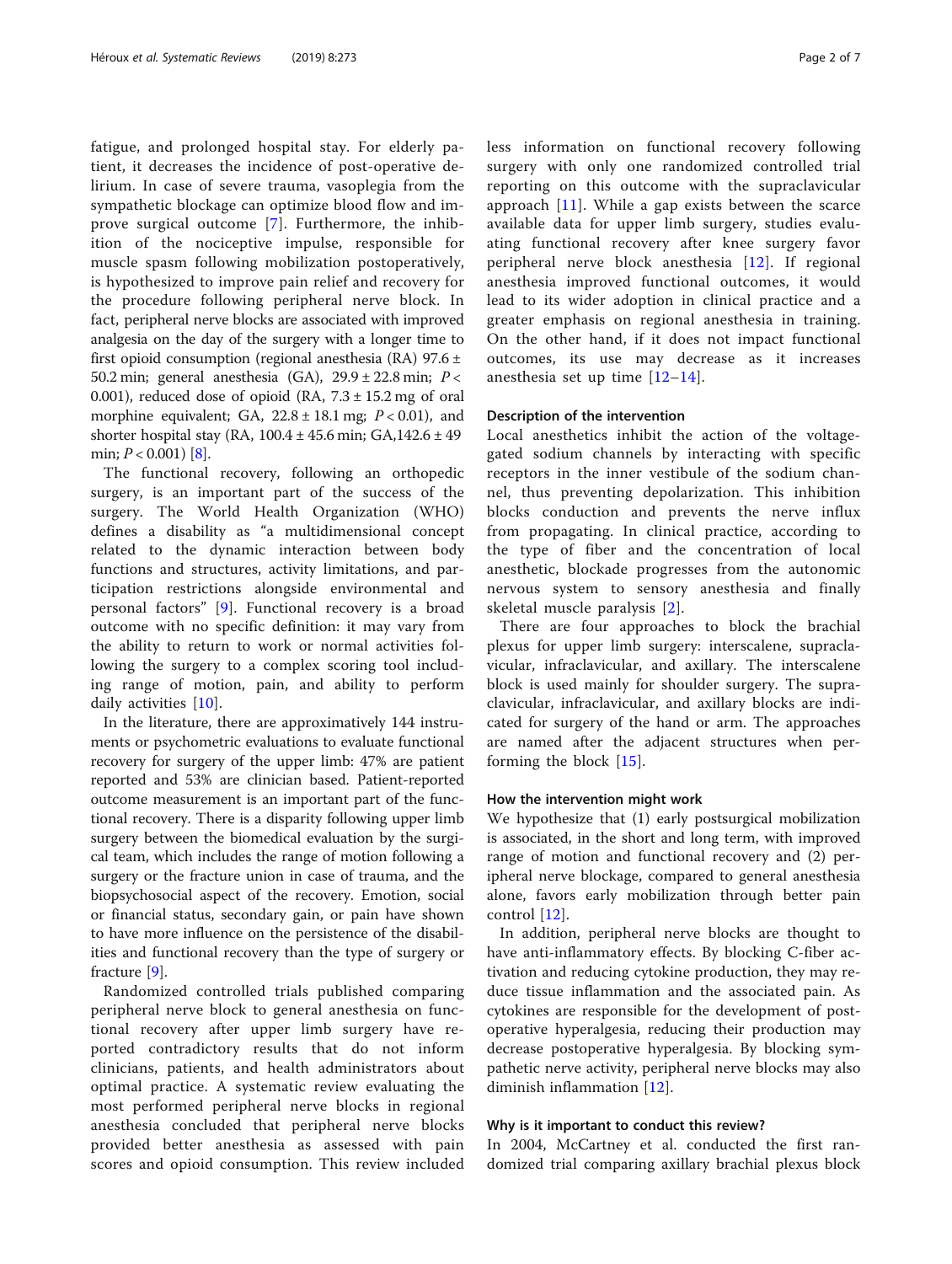to general anesthesia for ambulatory hand surgery in 100 patients. The hypothesis was that peripheral nerve block, which provides good early pain control, may help provide better pain control and decrease pain-related disability up to 14 days after the surgery. Outcomes included (1) pain score using a visual analogue scale (VAS), (2) opioid consumption, (3) pain disability index and (4) patient satisfaction at post-operative days 1, 7, and 14. Peripheral nerve block significantly improved analgesia on the day of the surgery, but at days 1, 7, and 14, there was no significant difference in the pain level, opioid use, pain disability index, and satisfaction with anesthesia. However, this study is limited by the fact that their pain disability index was focused on pain and did not evaluate functional recovery [[8\]](#page-6-0).

Hadzic et al. conducted a 52-patient randomized controlled trial of infraclavicular nerve block versus GA for day surgeries of the hand and wrist. On the day of surgery and at 72 h, the pain score was lower in the peripheral nerve block group (day of the surgery VAS > 33% with RA versus 43% with GA; pain at 72 h for RA versus GA: low 88% vs 58%, moderate 13% vs 38%, high 0% vs 4%). No significant difference was observed at 24 and 48 h. However, the study had a short follow-up and did not evaluate the time to mobilization post-surgery nor functional recovery [\[7](#page-6-0)].

Kessler et al. conducted a systematic review evaluating blocks in RA of the upper limb, lower limb, and trunk; they found 28 studies evaluating the effectiveness of RA as assessed by postoperative pain, opioid administration, request for GA, and patient satisfaction. Secondary outcomes included functional recovery and complications related to peripheral regional anesthesia. For all four upper limb approaches, the primary outcome was achieved. Only 1 study of the interscalene approach evaluated functional recovery with the Constant score, a multi-modal scale integrating pain score, range of motion, daily activities, and strength, and this evaluation was only available for the duration of the hospital stay. The Constant score was significantly reduced with peripheral nerve block; however, they used a continuous catheter, providing long-term anesthesia, rather than a single-shot  $[11]$  $[11]$ .

We will perform a systematic review and, if possible, meta-analyze the result of randomized controlled trials that have evaluated functional recovery after upper limb surgery, including the four peripheral nerve block approaches, at short, mid, and long term.

Since the publication of Kessler et al., many trials were published. In addition, we will include trials in which multiple upper limb block approaches were used or multiple local anesthetic agents were used, possibly providing more articles [[11\]](#page-6-0).

# Research question

In patients undergoing upper limb surgery, does peripheral nerve block improve functional recovery in the short, medium, and long term when compared to GA?

# Materials and methods

The following protocol is based on the Preferred Reporting Items for Systematic Reviews and Meta-Analyses (PRISMA) statement and is registered with PROSPERO (ref #: CRD42018116298).

# Study eligibility criteria

#### Type of studies

We will include randomized controlled trials (RCT) and controlled observational studies assessing the use of peripheral nerve block compared to GA for upper limb surgery. Retrospective or prospective observational studies (cohort or case-control) with a control group will be eligible. We will exclude case reports and case series  $[16]$  $[16]$ . There will be no restrictions based on language, methodological quality, year of publication, or the status of publication.

# Types of participants

The population of interest consists of adult patients  $(≥ 18 \text{ years})$  undergoing surgery of the upper limb. We will include any type of surgery of the upper limb (i.e., arthroplasty, open reduction internal fixation (ORIF), reimplantation, mass/tumor excision). We will exclude animal studies.

## Type of interventions

The intervention of interest is brachial plexus block (supraclavicular, infraclavicular, axillary, and interscalene) performed for a surgery. We will exclude studies in which there is a concomitant use of both GA or local infiltration because of the impossibility to evaluate the portion of the functional recovery attributable to the peripheral nerve block and GA. If a study included a proportion of patients with concomitant GA or local infiltration, we will either include only the patients who did not (if these data are available) or include the study if less than 20% of patients had concomitant GA or infiltration.

# Types of outcome measures

We will include studies with at least one of following study outcomes:

- Functional recovery;
- Range of motion;
- Patient satisfaction regarding the anesthetic technique used;
- Quality of life following the surgery;
- Time interval from surgery to return to work.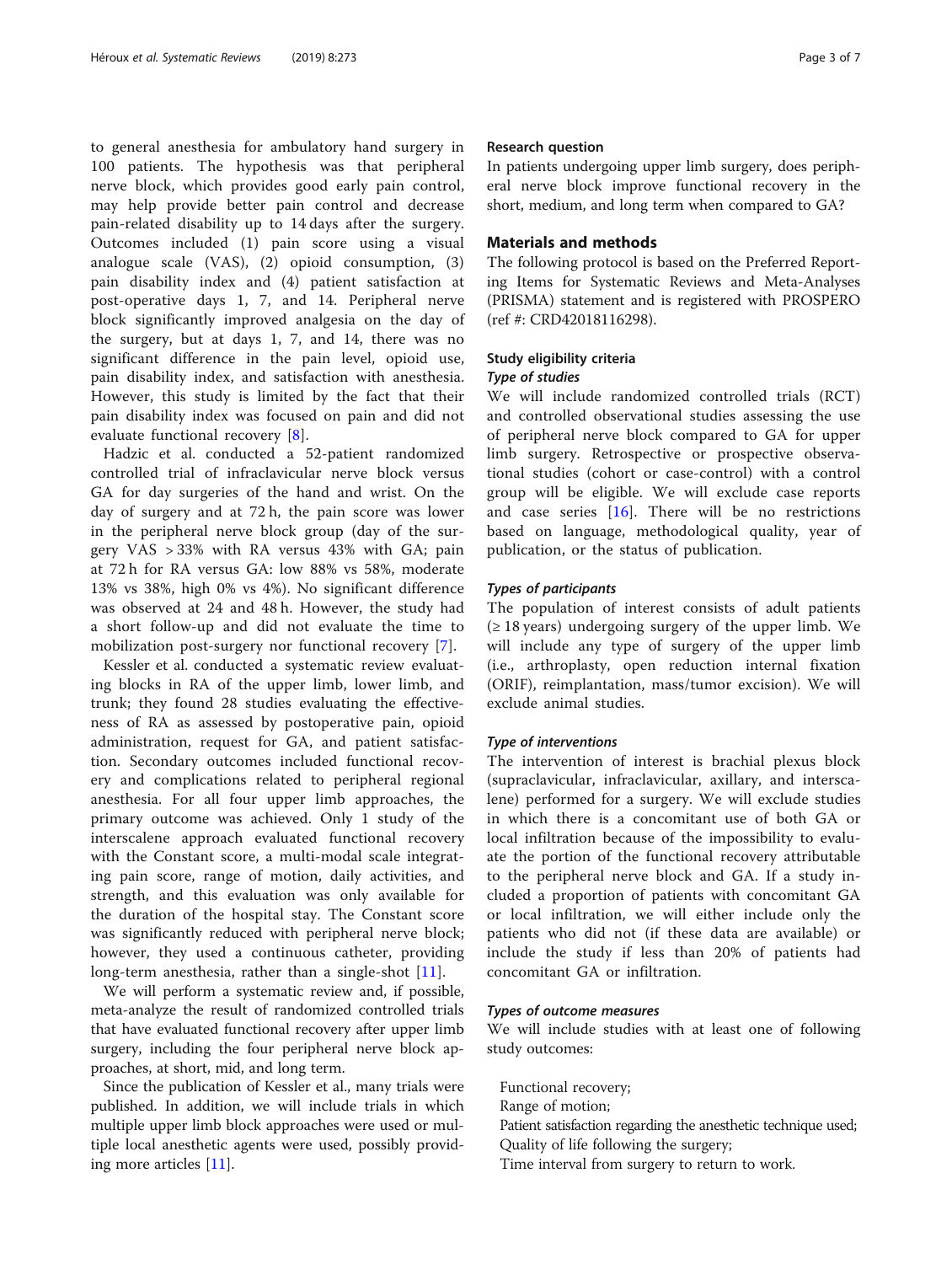If pooling is appropriate, we will meta-analyze the results separately for patient- and clinician-based evaluation and at 3 timepoints post-surgery: short term  $\left( < 7 \text{ days} \right)$ , mid term  $(7-30 \text{ days})$ , and long term  $(> 30 \text{ days})$ .

The following adverse events will be included in the review: nerve damage or other neurological injury, vascular puncture, infection at the puncture site, and chronic pain.

# Search methods for the identification of study

We will search the following databases between inception and the date of the search: CENTRAL (The Cochrane Central Register of Controlled Trials), PubMed/ MEDLINE (Ovid), CINAHL (Cumulative Index to Nursing and Allied Health Literature), Scopus, and EMBASE. The keywords specific to MEDLINE are available in the Appendix.

# Additional search methods (grey literature)

We will hand-search and screen reference lists of review articles on the topic and of included studies. We will also manually screen conferences proceedings for the last 2 years for the following scientific meetings: Canada Anesthesiologists' Society Annual Meeting, World Congress on Regional Anesthesia and Pain Medicine, American Society of Anesthesiologists Annual Meeting, Euroanesthesia, and Société Française d'Anesthésie et de Réanimation. Finally, we will search in ClinicalTrials.gov and Who.int for ongoing and unpublished eligible studies.

# Selection of studies

Using the COVIDENCE software (covidence.org), we will remove duplicate records, and two reviewers will independently evaluate titles and abstracts for eligibility. At this stage, we will include any reference deemed eligible by any of the reviewer.

We will then retrieve the full text of potentially relevant studies. Two reviewers will then screen the full text of potentially relevant articles for eligibility. Reasons for exclusion will be recorded. In case of disagreement, the two reviewers will discuss and, if required, a third reviewer will settle the disagreement. If it is necessary to assess eligibility, we will contact the authors to obtain additional information.

# Data extraction and management

Two reviewers will collect data independently and in duplicate on a pretested form including study design, baseline characteristics of the study population, details of the intervention (e.g., type of block, dose of local anesthetic, surgery, utilization of ultrasonography) and comparator, outcomes of interest (definition, unit of measurement and scales), and any miscellaneous data.

Divergences will be resolved by consensus or with a third reviewer if needed.

#### Assessment of risk of bias

Independently and in duplicate, two investigators will assess the risk of bias of included studies for the primary outcome of this systematic review.

For randomized controlled trials, we will use the Cochrane Collaboration risk of bias tool. The following will be assessed: selection bias, performance bias, detection bias, attrition bias, reporting bias, and any other biases. For selection bias, we will assess the methods used for random sequence generation and allocation sequence concealment. For performance bias, we will assess blinding of study participants and personnel. For detection bias, we will assess blinding of outcome assessors. For attrition bias, we will assess incomplete outcome data generated by withdrawal from a study and loss to follow-up. For reporting bias, we will assess outcomes reported and evaluate for unreported findings by using study registration (ex: [ClinicalTrials.gov](http://clinicaltrials.gov)) or protocol if available. According to specific criteria available in the Cochrane Collaboration risk of bias tool, the two reviewers will categorize the bias as "low risk of bias," "unclear risk of bias," and "high risk of bias" [[17](#page-6-0)].

For observational studies, we will use the risk of bias tools developed by the CLARITY (Clinical Advances through Research and Information Translation) group at McMaster University. For cohort studies, the 8 following elements will be assessed: (1) exposed and non-exposed cohorts are drawn from the same population, (2) confidence in the assessment of the exposure, (3) absence of an outcome of interest at the start of the study, (4) exposed and non-exposed cohorts matched for all variables or statistical adjustment, (5) confidence in the assessment of the presence or absence of prognostic factors, (6) confidence in the assessment of the outcome, (7) quality of follow-up, (8) similarity in co-interventions between the groups. For each aspect, the reviewers will categorize the bias as "definitely yes," "probably yes," "probably no," and "definitely no" [\[18](#page-6-0)].

For case-control studies, the five following elements will be assessed: (1) confidence in the assessment of the exposure, (2) confidence that the case has developed the outcome of interest and the control has not, (3) the proper selection of cases, (4) the proper selection of the control, and (5) the adequate matching between case and controls according to significant prognostic variables or statistical adjustment. For each aspect, the reviewers will categorize the bias as "definitely yes," "probably yes," "probably no," and "definitely no" [\[19](#page-6-0)].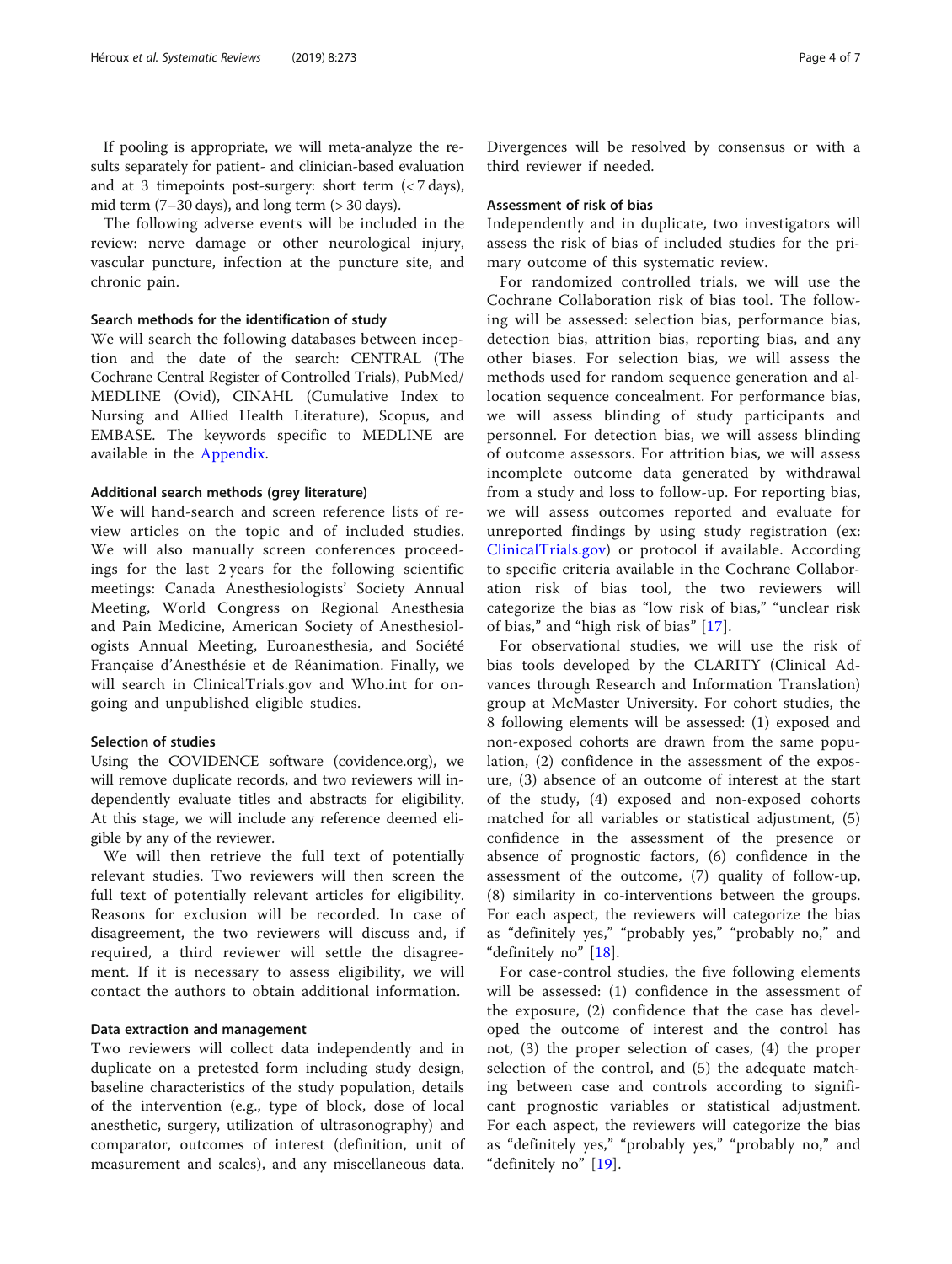# Dealing with missing data

We will contact the study authors if data relevant to the systematic review are missing in the study report. If they fail to reply within 2 weeks of our first contact and after one reminder, we will acknowledge the missing data and proceed with the analyses.

# Data synthesis

# Measures of treatment effect

Functional recovery following surgery may be evaluated using different scales [\[5\]](#page-6-0). We will use the approach described by Thorlund et al. to enhance the interpretability of the functional recovery outcomes which consists of converting to units of the most familiar instrument the estimates derived from the pooled standardized mean difference or from the individual trial summary statistics, making comparison and analysis more feasible [[20](#page-6-0)].

We will use a random effects model to pool the relevant RCTs if appropriate. The results will be presented as relative risk with 95% confidence intervals (CI) for dichotomous outcomes and as mean difference for continuous outcomes with 95% CI.

Assessment of reporting bias If more than ten studies are included in the meta-analysis, we will evaluate for publication bias by visually inspecting the funnel plots. If publication bias is suspected based on funnel plot inspection, we will detect funnel plot asymmetry with the Egger test for continuous data and the arcsine test for dichotomous data [[17,](#page-6-0) [21,](#page-6-0) [22\]](#page-6-0).

Subgroup analysis and assessment of heterogeneity We will assess for heterogeneity between studies using the chi-squared test for homogeneity, where  $p < 0.10$  indicates substantial heterogeneity, and the  $I^2$  statistic. Irrespective of the degree of heterogeneity, we will perform a limited number of subgroup analyses evaluating interaction between study-level subgroup-defining variables and the intervention (i.e., brachial plexus block).

We will perform the following subgroup comparisons, in the meta-analysis, if we find more than four studies on the subgroup comparisons.

1. Type of brachial plexus approach: interscalene vs supraclavicular vs infraclavicular vs axillary, knowing that the success rate is not the same for each approach and hypothesizing that the axillar approach as the highest success rate, thus influencing the success rate of the procedure and the need for concomitant additional anesthetic blockade or GA.

- 2. Duration of action of the local anesthetic used: short and intermediate acting (chloroprocaine, lidocaine) versus long acting (ropivacaine, tetracaine, bupivacaine), hypothesizing that longer acting anesthetics provide better pain and control and improve functional recovery.
- 3. Type of surgery: ORIF vs other surgery, hypothesizing that level of function before surgery may not be the same before the procedure, better for a patient presenting with an ORIF for an acute fracture than a patient having a chronic injury, thus having an impact on the level of function after the surgery and the starting point of recovery.
- 4. Hand, wrist, elbow, or shoulder injury for multiple years with a more significant reduction in range of motion and therefore having an impact on the level of function after the surgery and the starting point of recovery.
- 5. Year of the study: study conducted before 2008 vs after 2008, hypothesizing the evolution of peripheral anesthesia has improved the success rate of peripheral nerve block as compared to GA.

Sensitivity analyses Sensitivity analyses will be performed excluding studies only reported as abstracts.

# Narrative synthesis

The narrative synthesis will be organized in the following categories, as recommended by Petticrew and Robert: (1) study issues, (2) study design, and (3) quality of the study and/or the intervention focusing on the effects and the factors impacting the implantation. We will describe the results for each study including the risk of bias assessment [[23](#page-6-0)].

# Assessment of the quality of evidence

To assess the certainty of evidence of each individual outcome, we will use the Grading of Recommendations, Assessment, Development and Evaluation (GRADE) approach. The GRADE approach specifies four levels of quality: high, moderate, low, and very low. RCTs start as high-quality evidence. However, the presence of one or more of the following factors may decrease the quality level of evidence: (1) limitations in the design and implementation of available studies (individual study risk bias), (2) indirectness of evidence (indirect population, intervention, control, outcomes), (3) unexplained heterogeneity or inconsistency of results, (4) imprecision of results, and (5) publication bias. Data from observational studies start as low-quality evidence, but can be upgraded in the presence of the following factors: (1) large magnitude of effect, (2) dose-response gradient, and (3)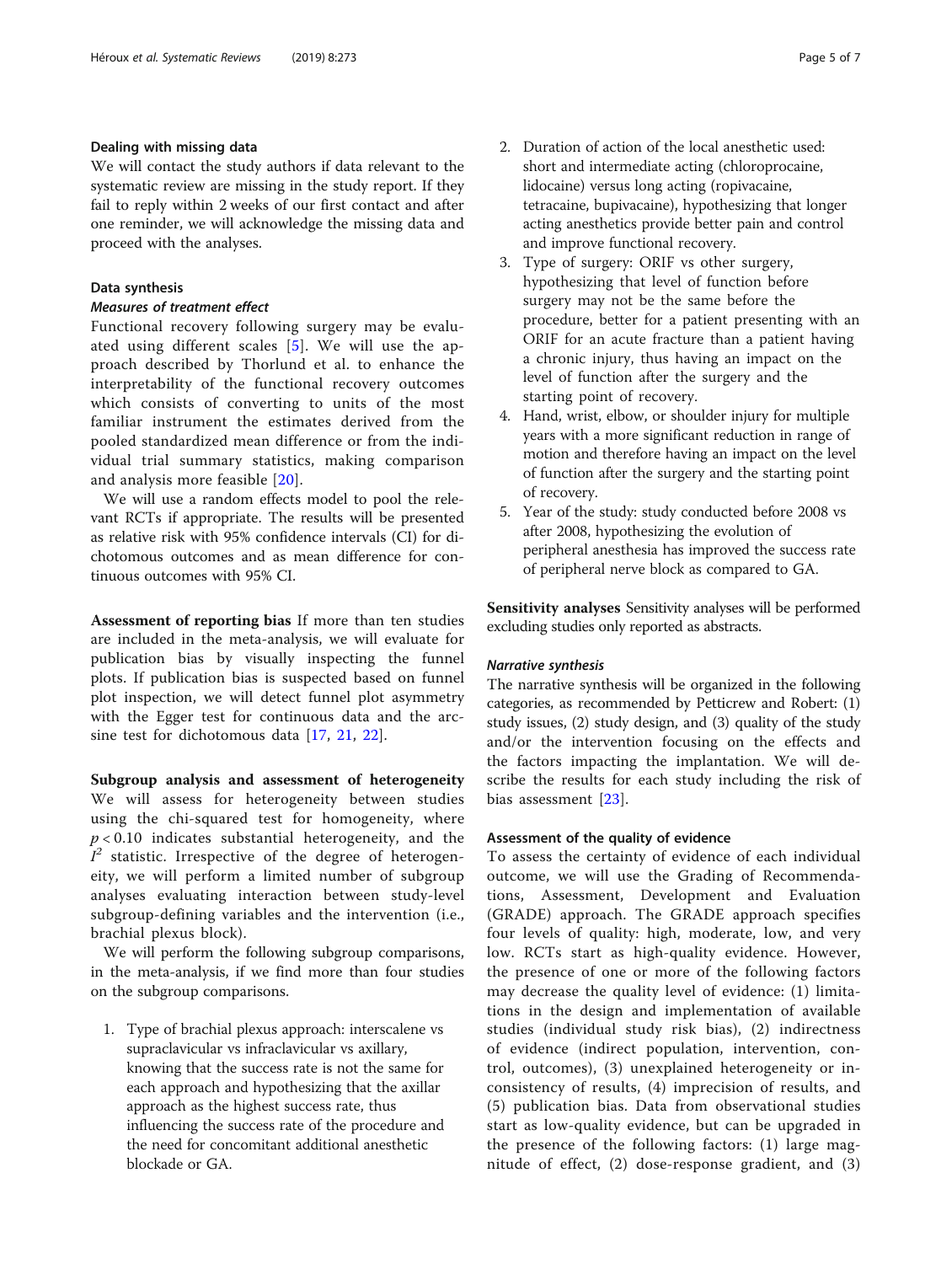all plausible confounding would reduce a demonstrated effect or suggest a spurious effect when re-sults show no effect [\[17](#page-6-0), [24\]](#page-6-0).

For each outcome, the findings will be summarized and presented in a table with an explicit judgment of quality of evidence taking into consideration both desirable and undesirable outcomes. An evidence profile will be included in the results showing the GRADE assessments and pooled analysis per outcome.

# **Discussion**

The improvement of the equipment used for peripheral nerve block has led to an increase of peripheral nerve block in the practice over the last decade. However, evidence supporting the impact of type of anesthesia on patient-important outcomes (functional recovery) is still lacking. Given the theoretical advantages of this technique on early mobilization following surgery, a rigorous evaluation of the available evidence is warranted.

Taking in account the low number of publications on functional recovery of the upper limb, we have decided to include in this review surgery of all the articulations (shoulder, elbow, wrist, and hand). Studies of the impact of peripheral nerve block on the post-operative period are only available for the short-term post-operative period. For the first 7 days, literature shows potential benefits of peripheral nerve block over general anesthesia, but rebound pain can be seen at 24 h, at the end of the effectiveness of the block if the patient does not take any medicine for analgesia. The long-term timepoint is more of an exploratory nature to see if there is an interest in having more information on this timepoint. We are aware that there are many confounding factors in the outcome at the long-term timepoint and will take this in consideration in the analysis of the data.

Strengths of this review include the use of rigorous systematic review methods including predefined study eligibility criteria, a detailed search of both published studies and grey literature, and the possibility of meta-analysis. We expect this study to be limited by the quality of the available studies and the use of heterogeneous tools to evaluate functional recovery.

# Dissemination and knowledge transfer

The systematic review protocol will be registered with PROSPERO, the International prospective register of systematic reviews. We will present the systematic review results at a national conference and publish them in a peer-reviewed journal. The review results will inform the design of a trial comparing RA and GA for upper limb surgery. In addition, the results may increase teaching of peripheral nerve block approach in the anesthesia curriculum and the establishment of workshops to maintain the level of technical skills for practitioners.

# Appendix

Table 1 Research strategy

|   | <b>Table I</b> Research strategy |                                                                                                                                                                                                                                                                                                                                    |
|---|----------------------------------|------------------------------------------------------------------------------------------------------------------------------------------------------------------------------------------------------------------------------------------------------------------------------------------------------------------------------------|
| P |                                  | "Upper limb surger*" OR<br>"Shoulder surger*" OR<br>"Elbow surger*" OR<br>"Arm surger*" OR<br>"Wrist surger*" OR                                                                                                                                                                                                                   |
|   |                                  | "Hand surger*" OR<br>"Finger surger*" OR<br>"Radius surger*" OR                                                                                                                                                                                                                                                                    |
|   |                                  | "Humerus surger*" OR<br>"Acromion surger*" OR<br>"Upper limb procedure*" OR                                                                                                                                                                                                                                                        |
|   |                                  | "Shoulder procedure*" OR<br>"Elbow procedure*" OR<br>"Arm procedure*" OR                                                                                                                                                                                                                                                           |
|   |                                  | "Hand procedure*" OR<br>"Wrist procedure*" OR                                                                                                                                                                                                                                                                                      |
|   |                                  | "Finger procedure*" OR<br>"Humerus procedure*" OR<br>"Radius procedure*" OR                                                                                                                                                                                                                                                        |
|   |                                  | "Acromion procedure*" OR<br>"Upper Extremity Surger*" OR<br>"Orthopedic Procedure*" OR                                                                                                                                                                                                                                             |
|   |                                  | Arthroscop* OR<br>"Upper limb fractur*" OR<br>"Shoulder fractur *" OR                                                                                                                                                                                                                                                              |
|   |                                  | "Elbow fractur *" OR<br>"Arm fractur *" OR<br>"Wrist fractur*" OR                                                                                                                                                                                                                                                                  |
|   |                                  | "Hand fractur*" OR<br>"Finger fractur*" OR<br>"Radius fractur*" OR<br>"Humerus fractur*" OR                                                                                                                                                                                                                                        |
|   |                                  | "Acromion fractur*" OR<br>"Upper limb fixatio*" OR<br>"Shoulder fixatio*" OR<br>"Elbow fixatio *" OR                                                                                                                                                                                                                               |
|   |                                  | "Arm fixatio *" OR<br>"Wrist fixatio*" OR<br>"Hand fixatio *" OR<br>"Finger fixatio *" OR<br>"Radius fixatio *" OR<br>"Humerus fixatio*" OR<br>"Acromion fixatio*" OR                                                                                                                                                              |
|   |                                  | MeSH: exp. Upper Extremity/su [Surgery] OR<br>Orthopedic Procedures OR Arthroscopy                                                                                                                                                                                                                                                 |
| I |                                  | "Local anaesthesi*" OR<br>"Local anesthesi*" OR<br>"Regional anesthesia" OR<br>"Regional anesthesia" OR<br>"Peripheral anesthesia" OR<br>"Peripheral anesthesia" OR<br>"Nerve block*" OR<br>"brachial plexus" OR<br>"Supraclavicular block*" OR<br>"Axillary block*" OR<br>"Infraclavicular block*" OR<br>"interscalene block*" OR |
|   |                                  | MeSH: anesthesia, local OR nerve block OR<br>brachial plexus block                                                                                                                                                                                                                                                                 |
| C |                                  | "General anesthesia" OR<br>"General anesthesia" OR                                                                                                                                                                                                                                                                                 |
|   |                                  | MeSH: Anesthesia, General                                                                                                                                                                                                                                                                                                          |
| Ο |                                  | "Postoperative recovery" OR<br>"Postopertative motion" OR<br>"Postoperative functional" OR<br>"Functional recovery" OR<br>"Quality of Life" OR<br>"treatment outcome*" OR                                                                                                                                                          |
|   |                                  | MeSH: "Quality of Life" OR treatment outcome                                                                                                                                                                                                                                                                                       |